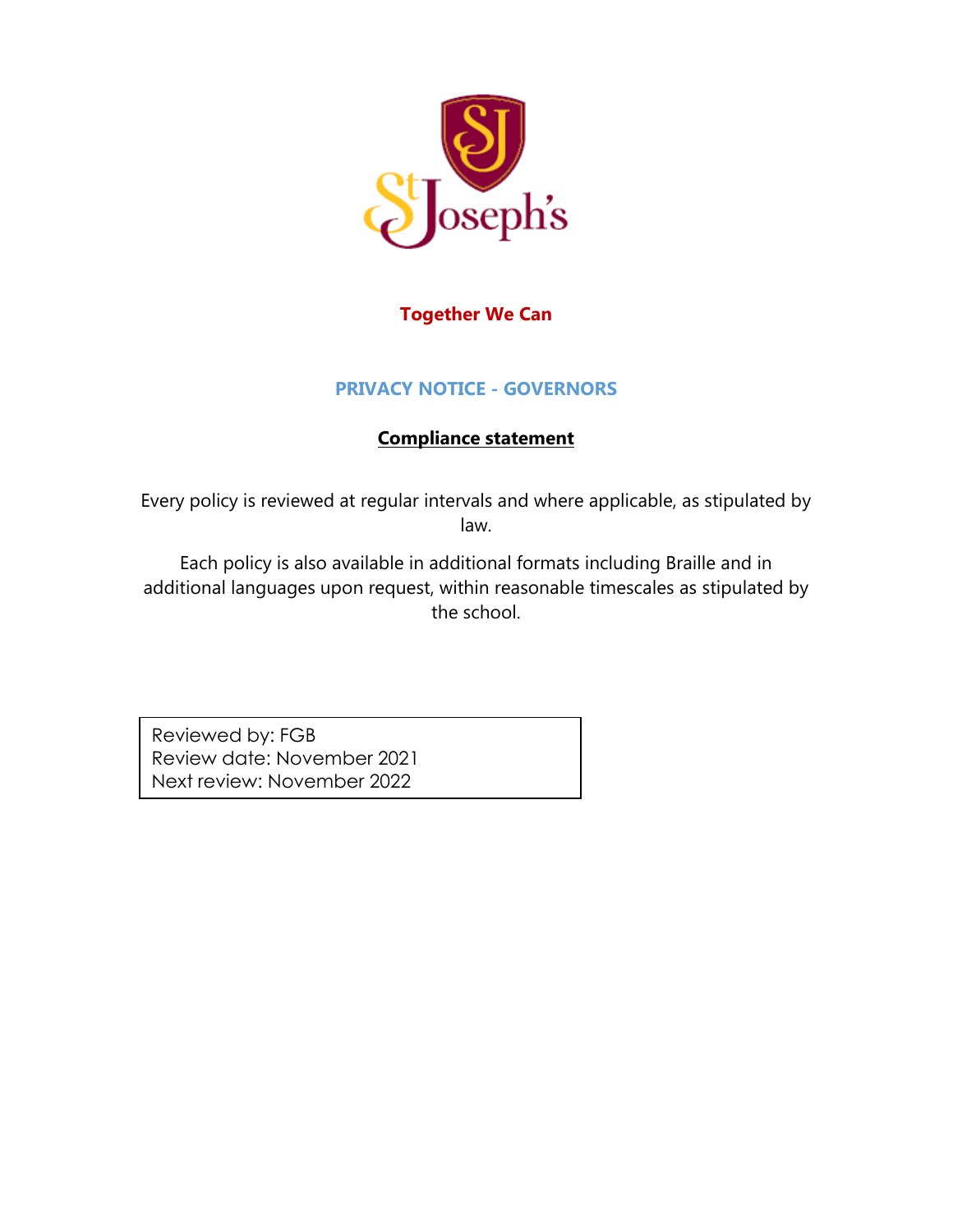St Joseph's is committed to protecting the privacy and security of your personal information.

This privacy notice describes how we collect and use personal information about pupils, in accordance with the UK General Data Protection Regulation (UK GDPR), section 537A of the Education Act 1996 and section 83 of the Children Act 1989. It applies to governors and volunteers.

Following Brexit, Regulation (EU) 2016/679, General Data Protection Regulation (GDPR) is retained EU law and known as UK GDPR. The UK GDPR sits alongside an amended version of the Data Protection Act 2018 that relate to general personal data processing, powers of the Information Commissioner and sanctions and enforcement. The GDPR as it continues to apply in the EU is known as EU GDPR.

## **Who Collects This Information**

The Federation of St Joseph's is a "data controller." This means that we are responsible for deciding how we hold and use personal information about you. We are required under data protection legislation to notify you of the information contained in this privacy notice. This notice does not form part of any contract of employment or other contract to provide services and we may update this notice at any time.

It is important that you read this notice, together with any other privacy notice we may provide on specific occasions when we are collecting or processing personal information about you, so that you are aware of how and why we are using such information.

#### **Data Protection Principles**

We will comply with the data protection principles when gathering and using personal information, as set out in our data protection policy.

## **The Categories of Information That We Collect, Process, Hold and Share**

We may collect, store and use the following categories of personal information about you: -

- Personal information and contact details such as name, title, addresses, date of birth, marital status, phone numbers and personal email addresses;
- Emergency contact information such as names, relationship, phone numbers and email addresses;
- Education details;
- DBS details;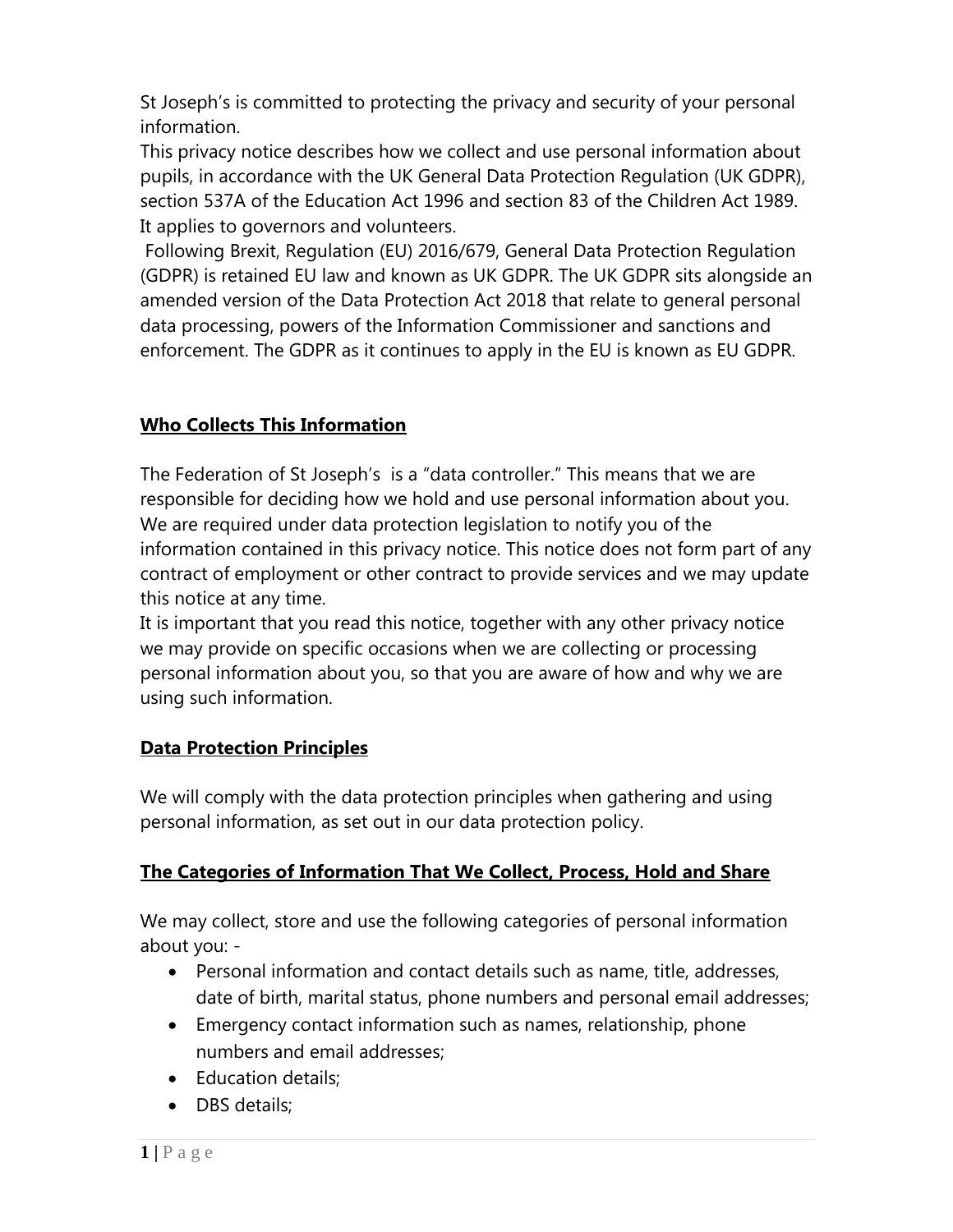- Employment details;
- Information about business and pecuniary interests;
- Information acquired as part of your application to become a governor;
- Criminal records information as required by law to enable you to work with children;
- Information about your use of our IT, communications and other systems, and other monitoring information;
- Photographs;
- Images captured by the School's CCTV system;
- Video recordings capture by the School's video conferencing platform;
- Your racial or ethnic origin, sex and sexual orientation, religious or similar beliefs;
- Details in references about you that we give to others.

## **How We Collect This Information**

We may collect this information from you directly, from the DBS, other employees and professionals we may engage, automated monitoring of our websites and other technical systems such as our computer networks and connects, CCTV and access control systems, remote access systems, email and instant messaging systems, intranet and internet facilities.

A majority of the information that we collect from you is mandatory, however there is some information that you can choose whether or not to provide it to us. Whenever we seek to collect information from you, we make it clear whether you must provide this information (and if so, what the possible consequences are of not complying), or whether you have a choice.

## **How We Use Your Information**

We will only use your personal information when the law allows us to. Most commonly, we will use your information in the following circumstances: -

- Where you have provided your consent;
- Where we need to perform the contract we have entered into with you;
- Where we need to comply with a legal obligation (such as health and safety legislation and under statutory codes of practice);
- Where it is needed in the public interest or for official purposes;
- Where it is necessary for our legitimate interests (or those of a third party) and your interests, rights and freedoms do not override those interests.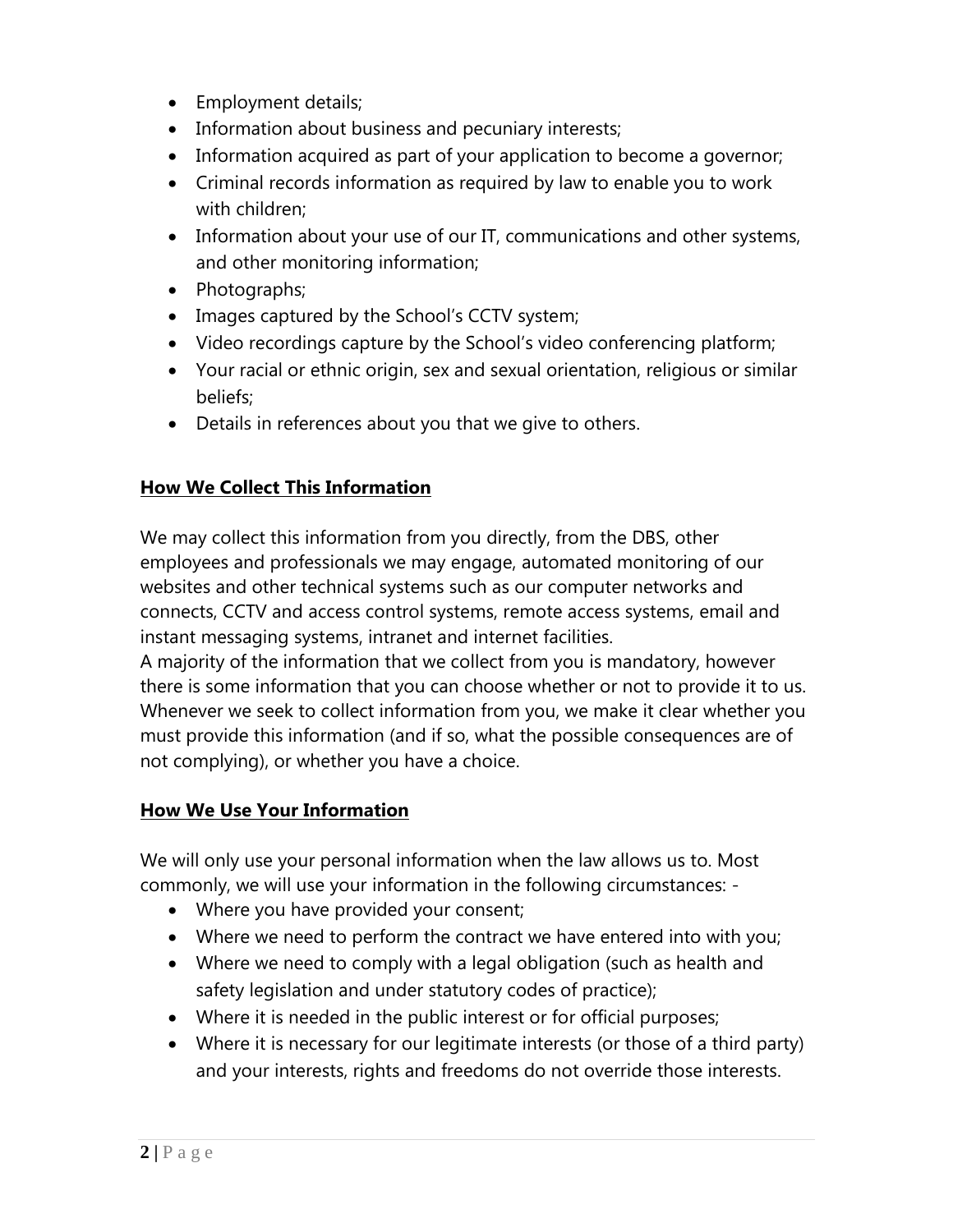We need all the categories of information in the list above primarily to allow us to comply with our legal obligations and to enable us as a School to perform our public task. Please note that we may process your information without your knowledge or consent, where this is require or permitted by law. The situations in which we will process your personal information are listed below: -

- To determine appointment and suitability as a governor;
- To deal with election of governors;
- To comply with safeguarding obligations;
- To provide details on our website or online databases about governors;
- To communicate with third parties and other stakeholders to the School;
- For business management and planning purposes (including accounting, budgetary and health and safety purposes;
- For financial purposes (such as expenses);
- To deal with any complaints/investigations as required;
- When you sit on a panel or committee, name and comments as well as decisions made;
- To send communications in your role as governor;
- For education, training and development requirements;
- In order to review governance of the School;
- In order to comply with any legal dispute or any legal obligations;
- In order to comply with regulatory requirements or health and safety obligations;
- To ensure system security, including preventing unauthorised access to our networks;
- To monitor use of our systems to ensure compliance with our IT processes;
- To receive advice from external advisors and consultants;
- To liaise with regulatory bodies (such as the DfE, DBS); and
- Dealing with termination of your appointment;

Some of the above grounds for processing will overlap and there may be several grounds which justify our use of your personal information.

If you fail to provide certain information when requested, we may be prevented from complying with our legal obligations (such as to ensure health and safety). Where you have provided us with consent to use your data, you may withdraw this consent at any time.

We will only use your personal information for the purposes for which we collected it, unless we reasonably consider that we need to use it for another reason and that reason is compatible with the original purpose. If we need to use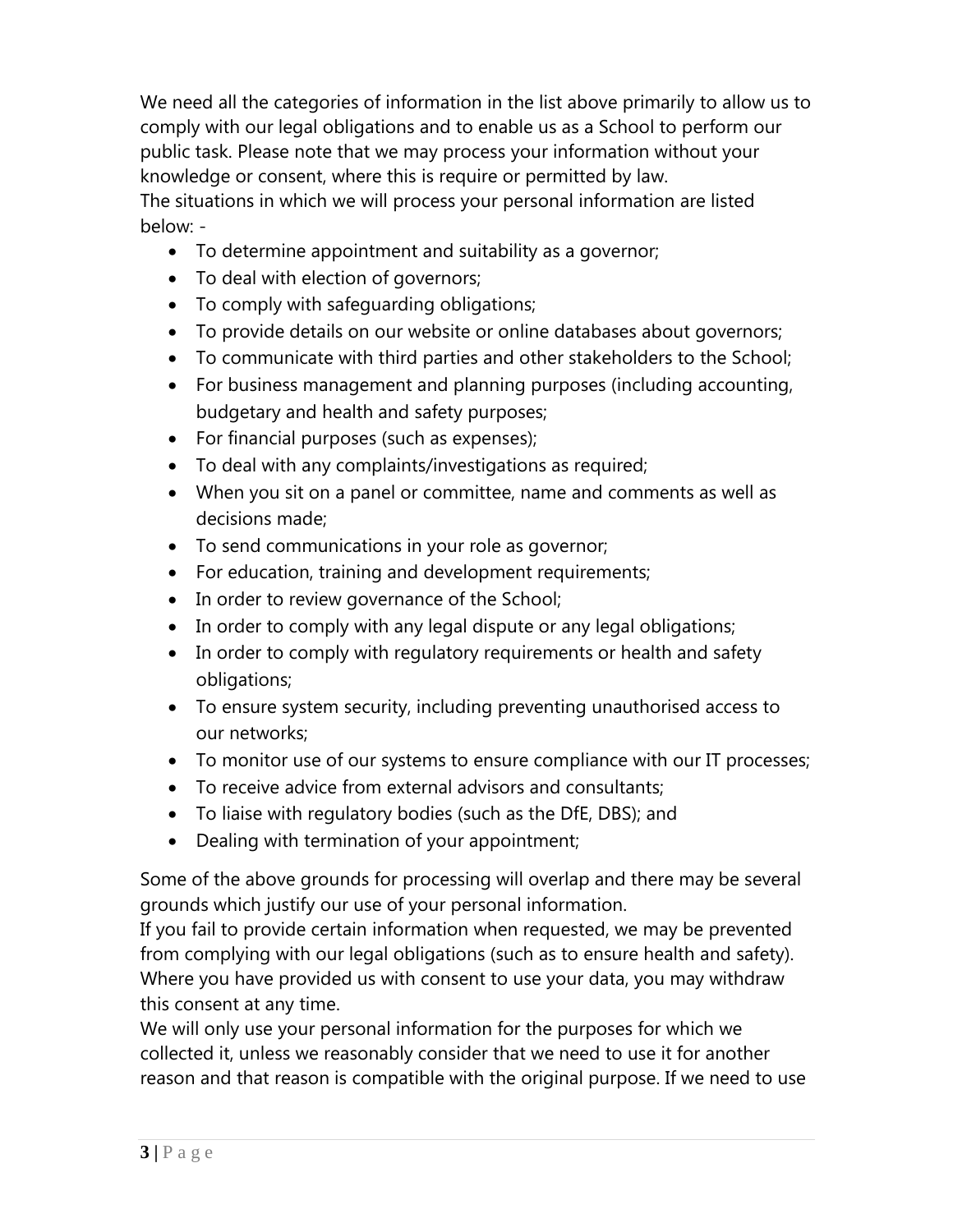your personal information for an unrelated purpose, we will notify you and we will explain the legal basis which allows us to do so.

## **How We Use Particularly Sensitive Information**

Sensitive personal information (as defined under the GDPR as "special category data") require higher levels of protection and further justification for collecting, storing and using this type of personal information. We may process this data in the following circumstances: -

- In limited circumstances, with your explicit written consent;
- Where we need to carry out our legal obligations in line with our data protection policy;
- Where it is needed in the public interest, such as for equal opportunities monitoring (or in relation to our pension scheme);
- Where it is needed in relation to legal claims or where it is necessary to protect your interests (or someone else's interests) and you are not capable of giving your consent.

# **Criminal Convictions**

We may only use information relating to criminal convictions where the law allows us to do so. This will usually be where it is necessary to carry out our legal obligations. We will only collect information about criminal convictions if it is appropriate given the nature of the role and where we are legally able to do so. Where appropriate we will collect information about criminal convictions as part of the recruitment process or we may be notified of such information directly by you in the course of working for us.

## **Automated Decision Making**

Automated decision making takes place when an electronic system uses personal information to make a decision without human intervention. We are allowed to use automated decision making in the following circumstances: -

- Where we have notified you of the decision and given you 21 days to request a reconsideration;
- Where it is necessary to perform the contract with you and appropriate measures are put in place to safeguard your rights; or
- In limited circumstances, with your explicit written consent and where appropriate measures are in place to safeguard your rights.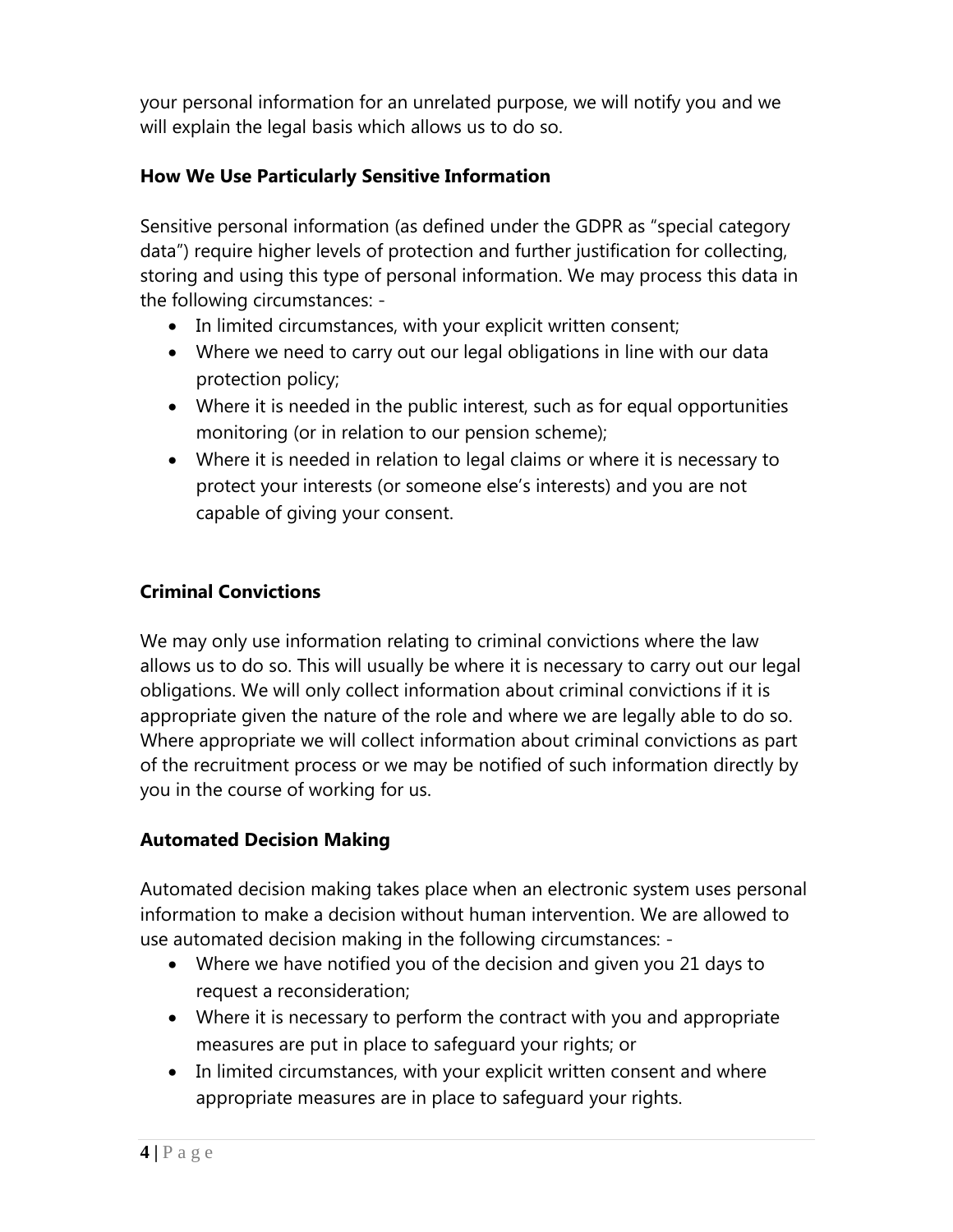You will not be subject to decisions that will have a significant impact on you based solely on automated decision-making, unless we have a lawful basis for doing so and we have notified you.

# **Sharing Data**

We may need to share your data with third parties, including third party service providers where required by law, where it is necessary to administer the working relationship with you or where we have another legitimate interest in doing so. These include the following: -

- Government departments or agencies
- The Local Authority
- Suppliers and Service providers
- Professional advisors and consultants
- The Department for Education
- Law enforcement
- Support services;
- DBS.

Information will be provided to those agencies securely or anonymised where possible.

The recipient of the information will be bound by confidentiality obligations, we require them to respect the security of your data and to treat it in accordance with the law.

We may transfer your personal information outside the UK and the EU. If we do, you can expect a similar degree of protection in respect of your personal information.

# **Retention Periods**

Except as otherwise permitted or required by applicable law or regulation, the School only retains personal data for as long as necessary to fulfil the purposes they collected it for, as required to satisfy any legal, accounting or reporting obligations, or as necessary to resolve disputes.

To determine the appropriate retention period for personal data, the School considers the amount, nature, and sensitivity of personal data, the potential risk of harm from unauthorised use or disclosure of personal data, the purposes for processing the personal data, whether we can fulfil the purposes of processing by other means and any applicable legal requirements.

Once you are no longer a governor or volunteer of the school we will retain and securely destroy your personal information in accordance with our data retention policy.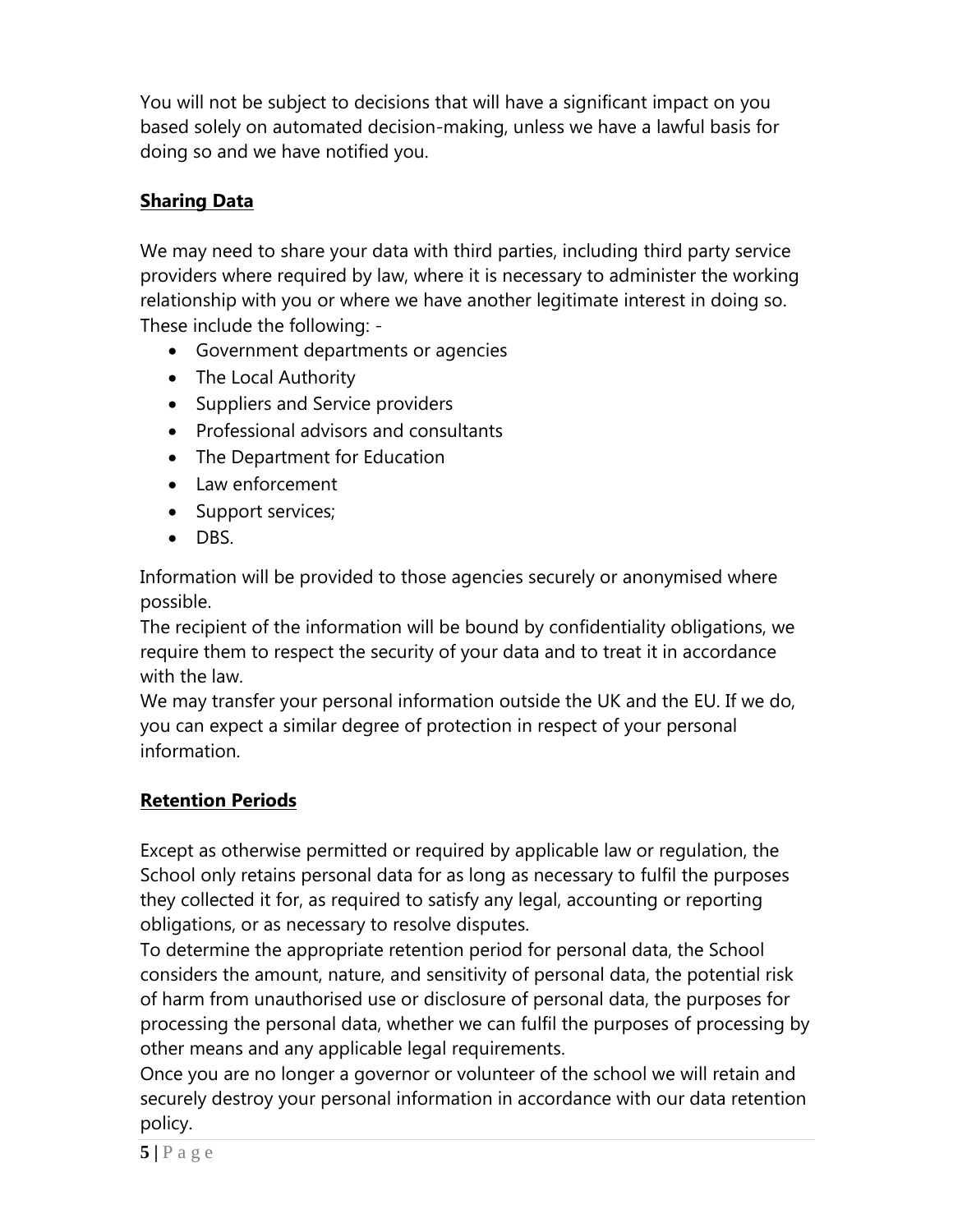# **Security**

We have put in place measures to protect the security of your information (i.e. against it being accidentally lost, used or accessed in an unauthorised way). In addition, we limit access to your personal information to those employees, agents, contractors and other third parties who have a business need to know. Details of these measures are available

Third parties will only process your personal information on our instructions and where they have agreed to treat information confidentially and to keep it secure. We have put in place procedures to deal with any suspected data security breach and will notify you and any applicable regulator of a suspected breach where we are legally required to do so.

#### **Your Rights of Access, Correction, Erasure and Restriction**

It is important that the personal information we hold about you is accurate and current. Please keep us informed if your personal information changes during your working relationship with us.

Under certain circumstances by law you have the right to: -

- Access your personal information (commonly known as a "subject access request"). This allows you to receive a copy of the personal information we hold about you and to check we are lawfully processing it. You will not have to pay a fee to access your personal information. However we may charge a reasonable fee if your request for access is clearly unfounded or excessive. Alternatively we may refuse to comply with the request in such circumstances.
- Correction of the personal information we hold about you. This enables you to have any inaccurate information we hold about you corrected.
- Erasure of your personal information. You can ask us to delete or remove personal data if there is no good reason for us continuing to process it.
- Restriction of processing your personal information. You can ask us to suspend processing personal information about you in certain circumstances, for example, if you want us to establish its accuracy before processing it.
- To object to processing in certain circumstances (for example for direct marketing purposes).
- To transfer your personal information to another party.

If you want to exercise any of the above rights, please contact in writing.